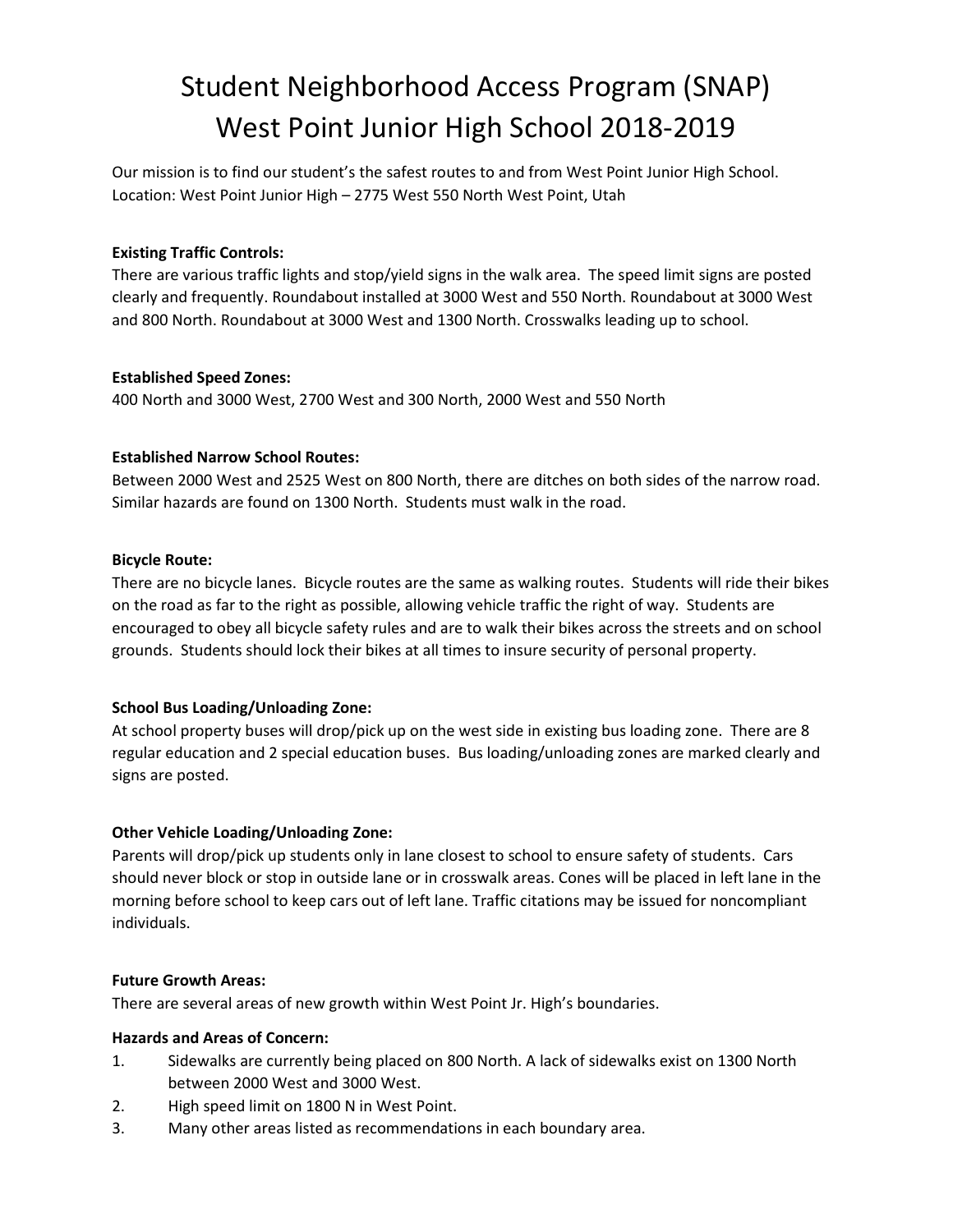### Present Access Routes

Area 1: West Point City Students living east of 2000 West and between 800 North and 200 South

- Walk North or South to 300 North
- West to 2000 West
- North or South to crosswalk at 550 North
- West to 2775 West 550 North

Recommendation: Complete the sidewalks on both sides of 300 North

Area 2: Clinton City Students living in Clinton between 2300 West and 1500 West, and between 1800 North and 880 North.

- Walk East or West to 2000 West
- South to crosswalk at 550 North
- West to 2775 West 550 North

There is a crosswalk at 2750 West on 1800 North.

Recommendation: In addition to issues in area 1, complete sidewalks on 800 North and 1300 North. Students are to use caution walking on 2000 West because of narrow roads and heavy traffic. Students can walk on 800N upon completion of sidewalks. Student are NOT to walk east or west on 1300 North because of narrow roads and ditches.

Area 3: West Point and Clinton Cities Students living in area between 2300 West and 4920 West, and 2300 North and 800 North.

- Walk east or west to 3000 West
- South to crosswalk at 550 North
- East to 2775 West 550 North

Recommendation: A crosswalk has also been proposed by Community Council on 3000 W. and 1800 N. Caution to students walking on narrow roads with no shoulder. Sidewalk on 4500 W. Road has no shoulder.

Area 4: West Point City Students living in area between 2000 West and 3000 West and between 800 North and 200 South.

- Walk north or south to 550 North
- West or east to 2775 West 550 North

Crosswalks have been painted directly east and west of the West Point Junior High parking lot at 2750 West and 550 North

Recommendation: A Crossing Guard to direct students across the crosswalk located just east of the school on 550 North. Currently, two cones with SLOW on them are placed in the east and west crosswalks on 550 North.

Area 5: West Point City Students living in area between 3000 West and 4920 West, and between 300 North and 1300 South.

- Walk North to 300 North
- East to 3000 West
- North to 550 North
- East to 2775 West 550 North

Recommendation: There is concern that with ditches and narrow roads, students are walking in the road. This is especially a concern during winter snow months.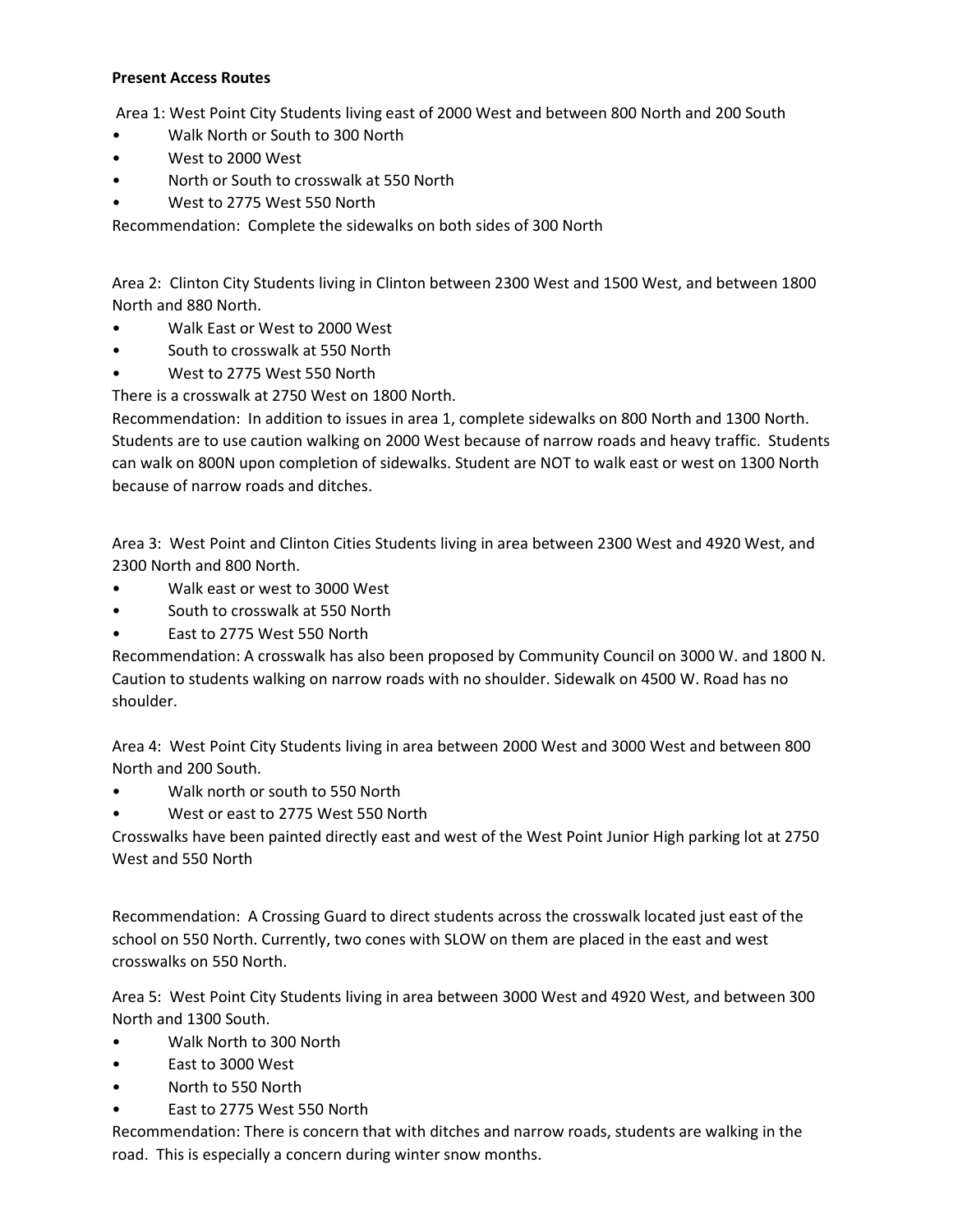## Immediate Concerns and Recommendations

Proposed Sidewalk Recommendation: Finish sidewalks on 800 North between 2000 West and 3000 West. Sidewalks installed on both the North and South sides of 300 North, and 1300 North between 2000 West and 3000 West.

Proposed Speed Limit: Speed Limit on 1800 N in West Point City should be lowered from 45 miles per hour.

Proposed Crosswalk Recommendation: 3000 West and 1800 N. in Clinton.

## Dissemination of Plan and Training

Parents and community members will have an opportunity to view this plan at any time in the Media Center or in the Main Office of West Point Junior High. Access to this plan will also be available on the school web site

(http://www.davis.k12.ut.us/wpjh). The West Point Jr. High Community Council will also have the opportunity to review, revise, and sign off on the SNAP Plan.

This plan will also be presented for approval to feeder city councils.

The SNAP will be presented to the West Point Junior High School Community Council on Wednesday, April 11, 2018.